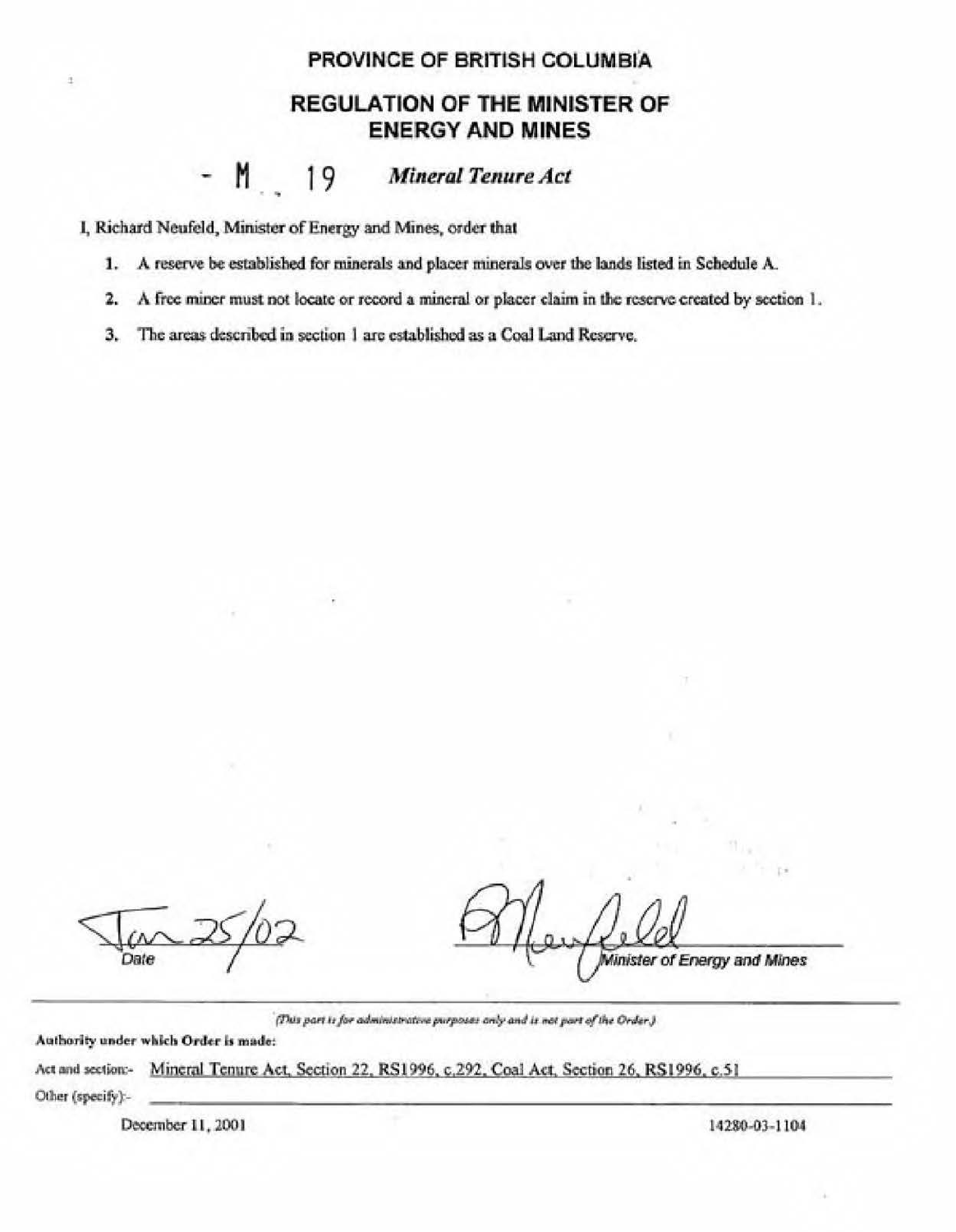## **Schedule A**

RESIDENTIAL HOUSING - TAKU RIVER TLINGIT FIRST NTN **Atlin Mining Division** Cassiar Land District

> Lots 1 to 6, Block 52, Plan 1294 (L.T.O.) Parcel A of Lot 1, Block 53 Plan 4257 (L.T.O.) Atlin Townsite

DISTRICT LOT 6351 - TAKU RIVER TLINGIT FIRST NATION Atlin Mining Division Cassiar Land District

District Lot 6351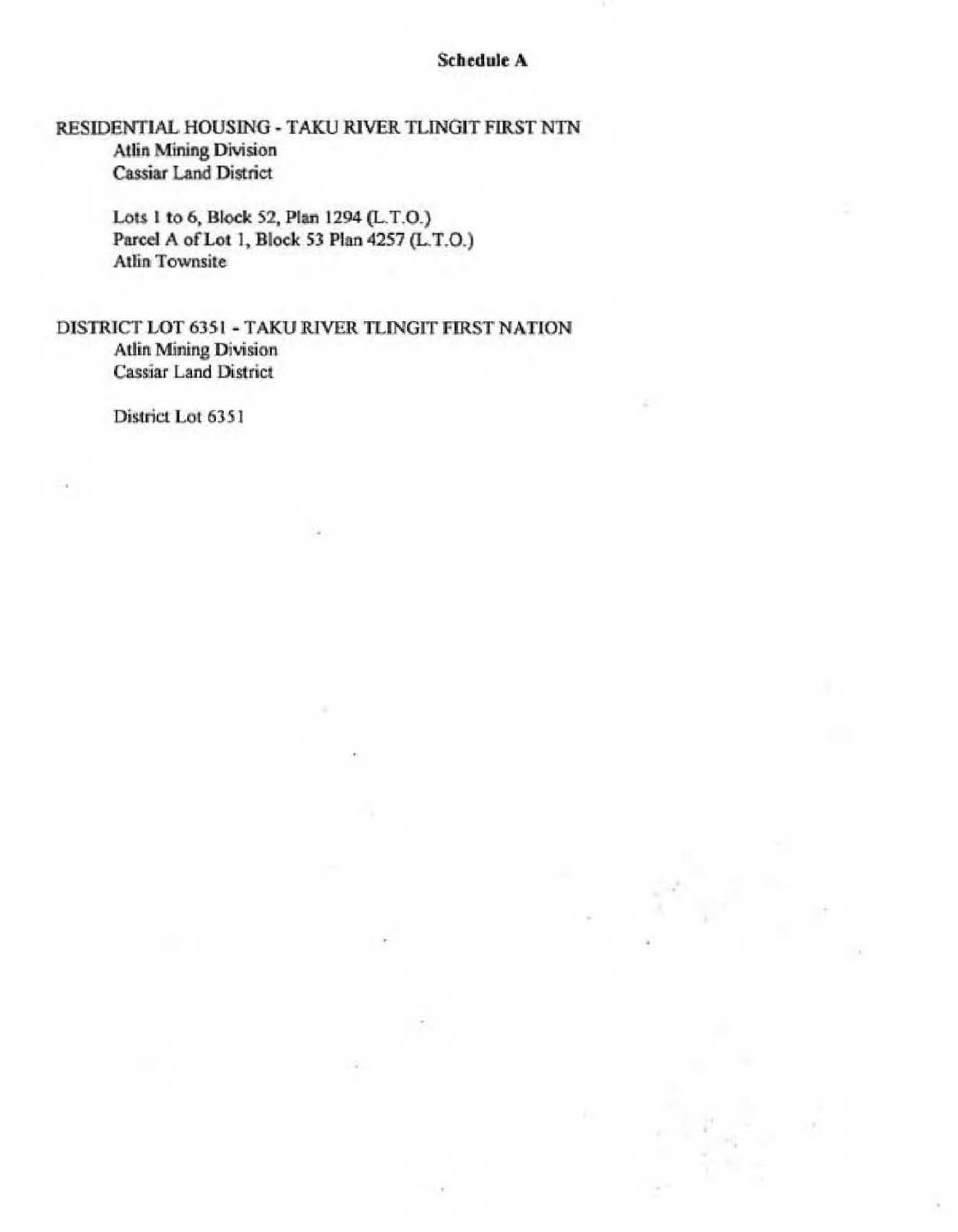

This is a summary sketch of the area shown in black on Mineral Titles Reference Maps (File 12000 01)

| 邀<br>BRITISH<br><b>COLLIMBIA</b> | RESIDENTIAL HOUSING - TAKU RIVER TLINGIT FIRST NTN<br><b>NAME</b> |                    |                    |
|----------------------------------|-------------------------------------------------------------------|--------------------|--------------------|
|                                  | MINING DIVISION<br>ATLIN                                          | <b>SITE NUMBER</b> | 390958             |
| Ministry of Energy               | <b>LAND DISTRICT</b>                                              | PREPARED           | <b>SCALE</b>       |
| and Mines                        | CASSIAR                                                           | MAS 2001 NOV 28    | 1:20000            |
| Mineral Titles Branch            | MAPS                                                              | <b>HECTARES</b>    | <b>FILE NUMBER</b> |
|                                  | 104N052                                                           | 3.65               | 14280-03-1104      |

Ξ